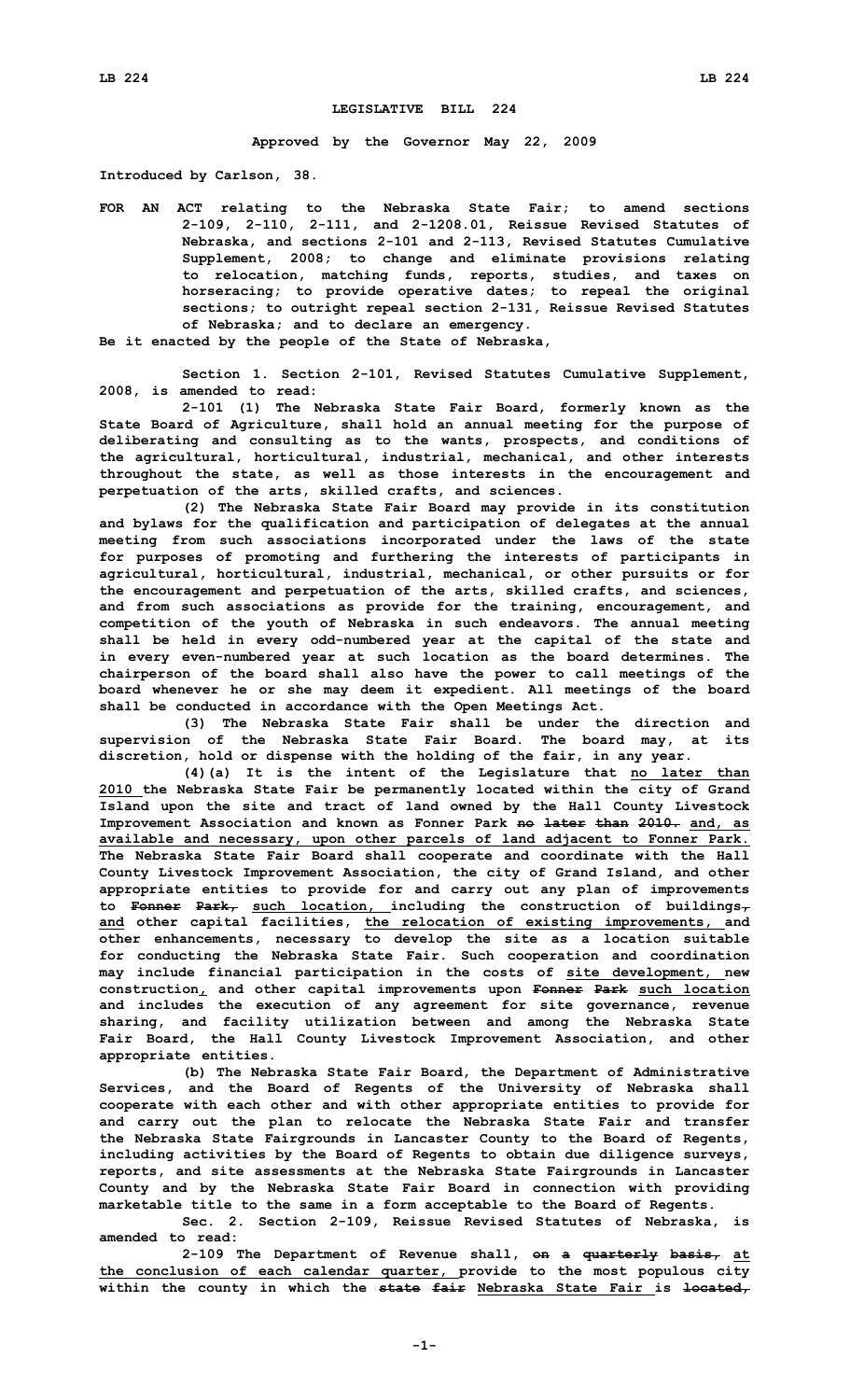## **LB 224 LB 224**

**calendar year in which the state fair is held or scheduled to be held in such county. The department shall provide <sup>a</sup> copy of the written notification to the Department of Administrative Services.**

**Sec. 3. Section 2-110, Reissue Revised Statutes of Nebraska, is amended to read:**

**2-110 The most populous city within the county in which the state fair is located Nebraska State Fair is held or scheduled to be held that calendar year shall remit quarterly payments to the State Treasurer in amounts equal to the matching fund requirement established by the Department of Revenue under section 2-109. The State Treasurer shall credit the matching funds to the Nebraska State Fair Support and Improvement Cash Fund. The city shall provide written notification to the Department of Administrative Services regarding its compliance with the matching fund requirement. Upon verification by the Department of Administrative Services that <sup>a</sup> quarterly transfer of lottery proceeds to the Nebraska State Fair Support and Improvement Cash Fund has been executed and that the full amount of the matching funds requirement has been received from the city, the Department of Administrative Services shall authorize the expenditure of the fund by the Nebraska State Fair Board. Matching fund requirements shall not apply to investment income accruing to the fund and investment income may be expended by the board.**

**Sec. 4. Section 2-111, Reissue Revised Statutes of Nebraska, is amended to read:**

**2-111 (1) The Nebraska State Fair Board shall, no later than November 1 of each year, provide an annual report to the Governor and the Legislature regarding the use of the Nebraska State Fair Support and Improvement Cash Fund. The report shall include (a) (1) <sup>a</sup> detailed listing of how the proceeds of the fund were expended in the prior fiscal year and (b) (2) any distributions from the fund that remain unexpended and on deposit in Nebraska State Fair accounts.**

**(2) The Nebraska State Fair Board shall cooperate with <sup>a</sup> study by the Agriculture Committee of the Legislature of capital facilities and infrastructure requirements to serve the purposes and goals of the Nebraska State Fair and other uses of the Nebraska State Fairgrounds as <sup>a</sup> year-round multipurpose facility sufficient to host and accommodate events and attractions of local, state, and regional interest and attendance. The Nebraska State Fair Board may utilize available funds, not to exceed one hundred fifty thousand dollars, including funds disbursed from the Nebraska State Fair Support and Improvement Cash Fund and other resources, to assist in completion of such study. This subsection terminates on January 1, 2008.**

**Sec. 5. Section 2-113, Revised Statutes Cumulative Supplement, 2008, is amended to read:**

**2-113 (1) Upon completion of the conditions specified in subsection (2) of this section, the Director of Administrative Services shall, on or before December 31, 2009, transfer by warranty deed the site and tract of land in Lancaster County known as the Nebraska State Fairgrounds, to the Board of Regents of the University of Nebraska. Such transfer shall occur notwithstanding sections 72-811 to 72-818 or any other provision of law.**

**(2) The transfer described in subsection (1) of this section shall be contingent upon:**

**(a) Funds for the purpose of carrying out subsection (4) of section 2-101 having been provided by or on behalf of the University of Nebraska in <sup>a</sup> total amount of no less than twenty-one million five hundred thousand dollars in cash or legally binding commitments. Such funds may be provided over time, but they shall in cumulative increments equal at least seven million five hundred thousand dollars by October 1, 2008, fourteen million five hundred thousand dollars by February 1, 2009, and twenty-one million five hundred thousand dollars by July 1, 2009;**

**(b) The University of Nebraska providing <sup>a</sup> master plan and business plan to carry out the master plan for the Innovation Campus to the Department of Administrative Services and to the Clerk of the Legislature on or before December 1, 2009, and <sup>a</sup> commitment to provide on or before December 1 of each year thereafter an annual update of the master plan and business plan to the Clerk of the Legislature; and**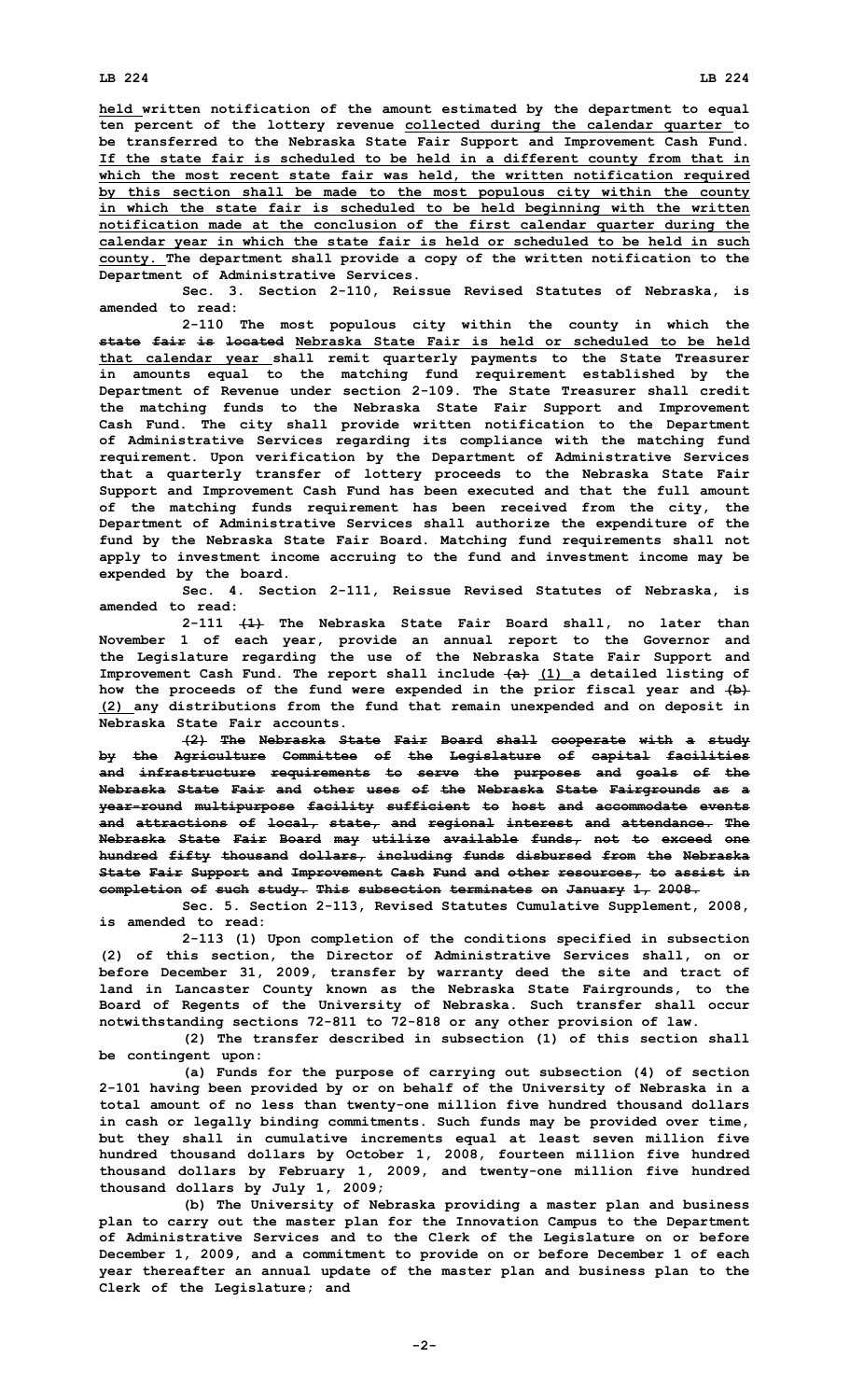**(c) Funds for the purpose of carrying out subsection (4) of section 2-101 having been provided by or on behalf of the city of Grand Island in <sup>a</sup> total amount of no less than eight million five hundred thousand dollars in cash or legally binding commitments. Up to one million five hundred thousand dollars in cash or legally binding commitments provided by or on behalf of the city of Grand Island for the purpose of relocating and reconstructing recreational facilities displaced by the relocation of the Nebraska State Fair to Grand Island may be considered part of the eight-million-five-hundred-thousand-dollar contribution required by this subdivision. Such funds may be provided over time, but they shall in cumulative increments equal at least three million dollars by October 1, 2008, six million dollars by February 1, 2009, and eight million five hundred thousand dollars by July 1, 2009.**

**(3) The University of Nebraska and the city of Grand Island shall provide certification to the Department of Administrative Services on October 1, 2008, February 1, 2009, and July 1, 2009, of all funds provided to carry out subsection (4) of section 2-101. All amounts as certified in subdivisions (2)(a) and (c) of this section shall be held and expended as determined by agreement between the Hall County Livestock Improvement Association and the Nebraska State Fair Board.**

**(4)(a) The Nebraska State Fair shall be relocated to the city of Grand Island pursuant to subsection (4) of section 2-101 contingent upon completion of the conditions specified in subsection (2) subdivisions (2)(a) and (c) of this section.**

**(b) The Nebraska State Fair Board shall be responsible for any remaining costs associated with site improvements for relocating the Nebraska State Fair, not to exceed seven million dollars.**

**(c) On or before December 31, 2009, the Nebraska State Fair Board shall provide written release or other written instrument acceptable to the State Building Administrator in consultation with the President of the University of Nebraska in connection with the transfer of the Nebraska State Fairgrounds to the Board of Regents.**

**Sec. 6. Section 2-1208.01, Reissue Revised Statutes of Nebraska, is amended to read:**

**2-1208.01 (1) There is hereby imposed <sup>a</sup> tax on the gross sum wagered by the parimutuel method at each race enclosure during <sup>a</sup> calendar year as follows:**

**(1) For meets conducted on the Nebraska State Fairgrounds, no tax shall be imposed, but the licensee shall apply two percent of any amount in excess of ten million dollars for the purpose of maintenance of buildings, streets, utilities, and other existing improvements on the Nebraska State Fairgrounds; and**

**(2) For all other meets:**

**(a) The first ten million dollars shall not be taxed;**

**(b) Any amount over ten million dollars but less than or equal to seventy-three million dollars shall be taxed at the rate of two and one-half percent; and**

**(c) Any amount in excess of seventy-three million dollars shall be taxed at the rate of four percent.; and**

**(d) An (2)(a) Except as provided in subdivision (2)(b) of this section, an amount equal to two percent of the first taxable seventy million dollars at each race meeting shall be retained by the licensee for capital improvements and for maintenance of the premises within the licensed racetrack enclosure and shall be <sup>a</sup> credit against the tax levied in subsection (1) of this section. This subdivision includes each race meeting held after January 1, 2010, within the licensed racetrack enclosure located in Lancaster County where the Nebraska State Fair was held prior to 2010.**

**(b) For race meetings conducted at the location where the Nebraska State Fair is held, an amount equal to two and one-half percent of the first taxable seventy million dollars at each race meeting shall be retained by the licensee for the purpose of maintenance of the premises within the licensed racetrack enclosure and maintenance of other buildings, streets, utilities, and existing improvements at the location where the Nebraska State Fair is held. Such amount shall be <sup>a</sup> credit against the tax levied in subsection (1) of this section.**

**(3) <sup>A</sup> return as required by the Tax Commissioner shall be filed for <sup>a</sup> racetrack enclosure for each month during which wagers are accepted at the enclosure. The return shall be filed with and the net tax due pursuant to this section shall be paid to the Department of Revenue on the tenth day of the following month.**

**Sec. 7. Sections 6 and 9 of this act become operative on January 1, 2010. The other sections of this act become operative on their effective date.**